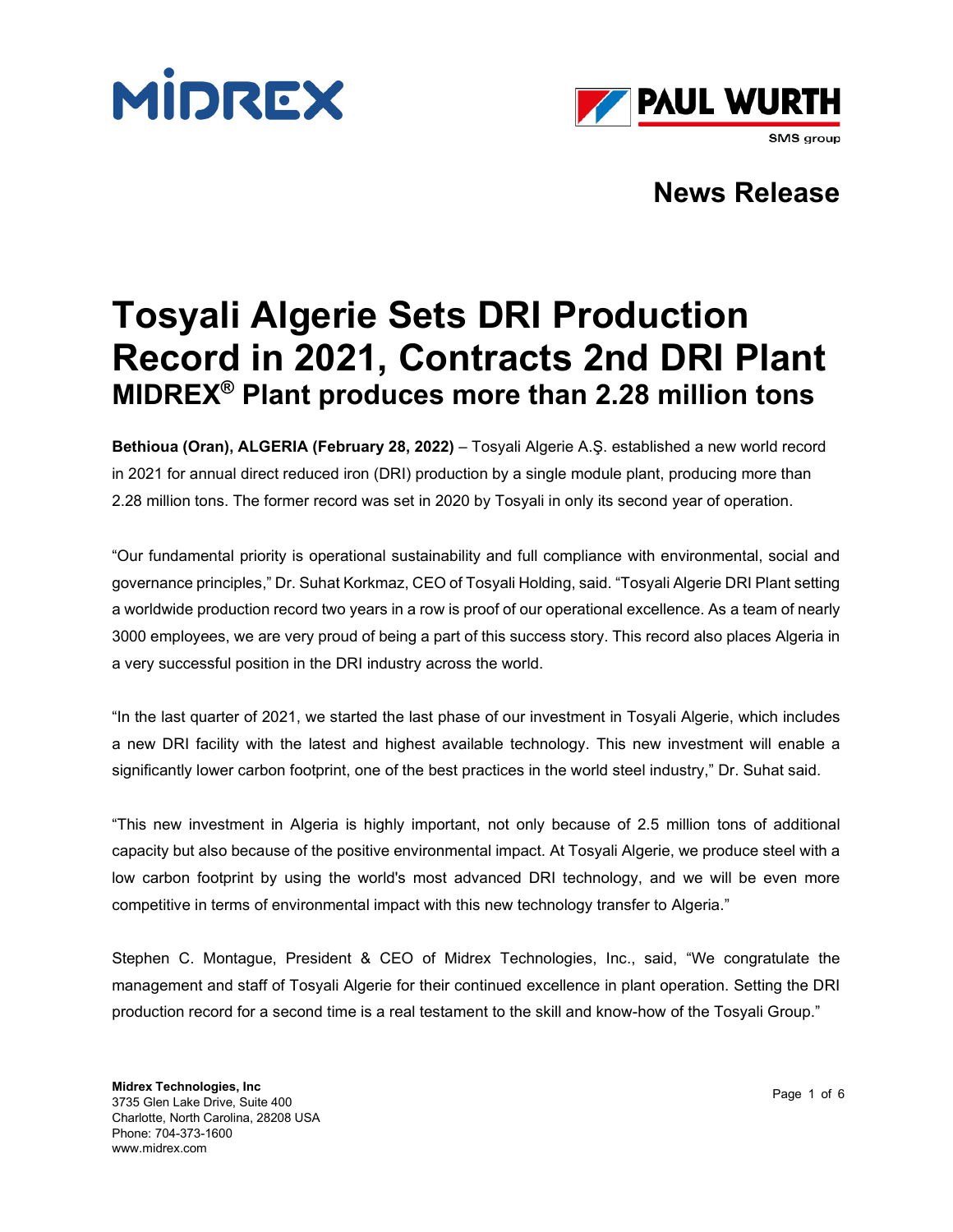



#### **Contract for Second MIDREX Plant**

In July 2021, Tosyali Holding awarded Midrex and its partner Paul Wurth a contract to build a second DRI plant at the Tosyali Algerie steelworks in Bethioua (Oran), Algeria. The new DRI plant will produce 2.5 million tons of cold DRI (CDRI) and hot DRI (HDRI), similar to the original plant, with the capability of all MIDREX Plants to operate with even more hydrogen in the future. HDRI will be fed via a hot transport conveyor to a new electric arc furnace (EAF), allowing for greater EAF productivity and energy savings. During melt shop outages, the plant can continue producing CDRI up to full capacity, which maximizes operational ability.



#### *Tosyali Algerie 2 Contract Signing Ceremony*

Pictured (left to right): Todd Ames, Senior Key Account Manager, Midrex Technologies; KC Woody, COO, Midrex Technologies; Dr. Suhat Korkmaz, CEO, Tosyali Holdings; Dr. Thomas Hansmann, Head of Metallurgy, SMS Group; Fuat Tosyali, President, Tosyali Holding; Stephen Montague, President & CEO Midrex Technologies; Guido Bonelli, Head of Ironmaking Sales, Paul Wurth Italia, Fabio Muscolino, Senior Sales Manager, Paul Wurth Italia; and Antonio Durighello, Lead Estimator, Paul Wurth Italia.

"We're very pleased to be working with Tosyali on a second DRI plant." Midrex Technologies President and CEO Stephen C. Montague said. "Direct reduction is the best technology to reduce the  $CO<sub>2</sub>$  footprint of the steel industry, and this plant is designed to utilize even more hydrogen as it becomes available in the future."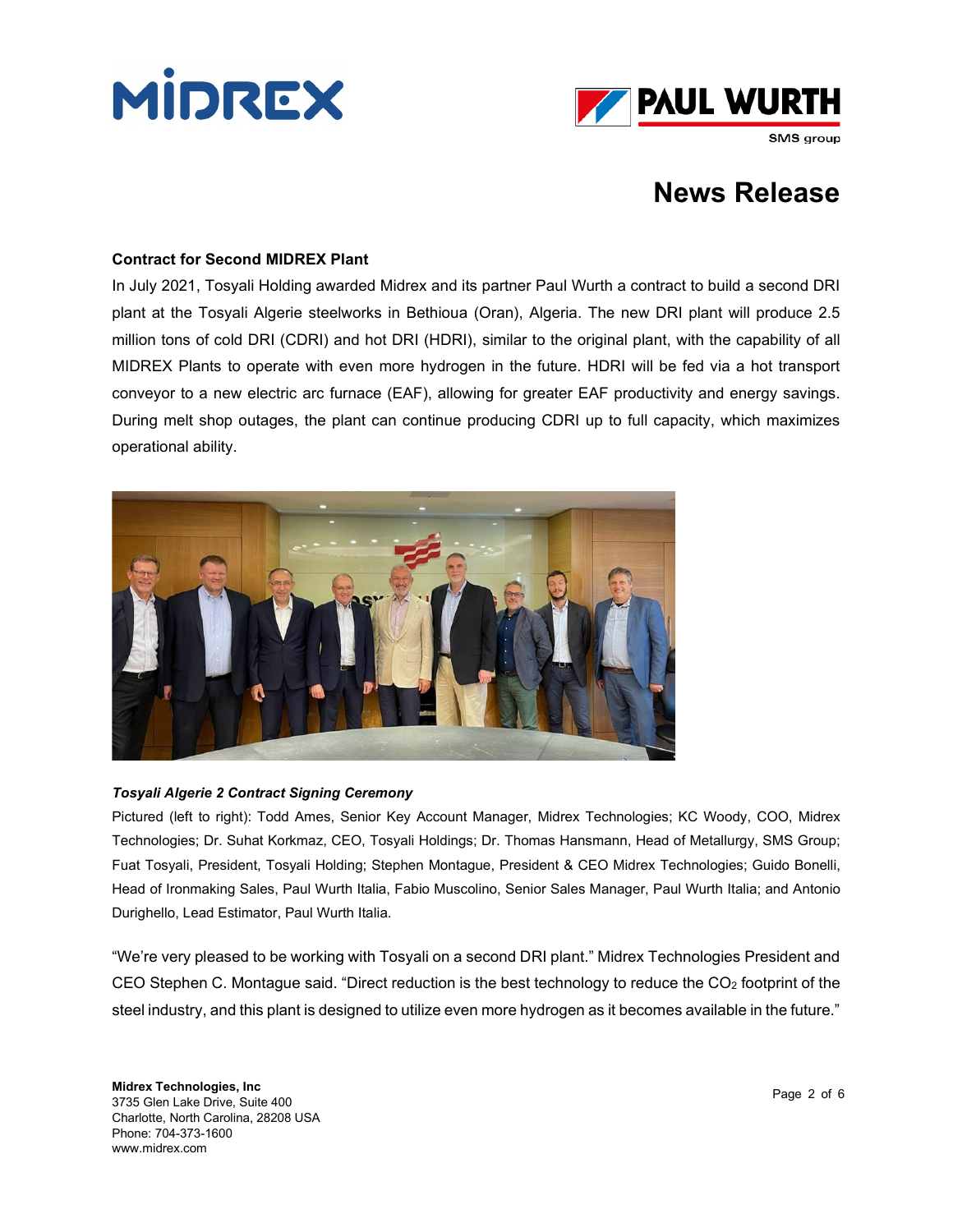



SMS group

### **News Release**

Speaking for Paul Wurth, Dr. Thomas Hansmann, Head of Metallurgy at SMS Group, said, "Being part of the new project for the second DRI module of Tosyali Algerie is a privilege for us and the recognition of the job done together over the last years. This additional production capacity will give Tosyali the opportunity to extend their presence in the international steel market with a technology leader in the industry's decarbonization efforts and at the same time will further contribute to the economic and industrial development of Algeria, one of the leading industrial countries of North Africa."

MIDREX Plants produce high-quality DRI products (CDRI, HDRI, and HBI) from iron ore using the natural gas-based MIDREX Direct Reduction Process (MIDREX NG™) – the most environmentally friendly technology for ore-based ironmaking. MIDREX NG provides greater raw material flexibility by allowing the use of DRI-grade pellets, blast furnace-grade pellets, and lump ores. Compared to blast furnace ironmaking, a standard MIDREX NG plant can reduce  $CO<sub>2</sub>$  emissions by more than 50% and has the flexibility to be converted from 100% natural gas to 100% hydrogen as the reducing agent. MIDREX H2™, which uses 100% hydrogen, is available for greenfield plants.

MIDREX is a registered trademark of Kobe Steel, Ltd. MIDREX NG is a trademark of Midrex Technologies Inc.



*Tosyali Algerie Integrated DRI-EAF Steel Mill in Bethioua (Oran), Algeria*

**Midrex Technologies, Inc**  3735 Glen Lake Drive, Suite 400 Charlotte, North Carolina, 28208 USA Phone: 704-373-1600 www.midrex.com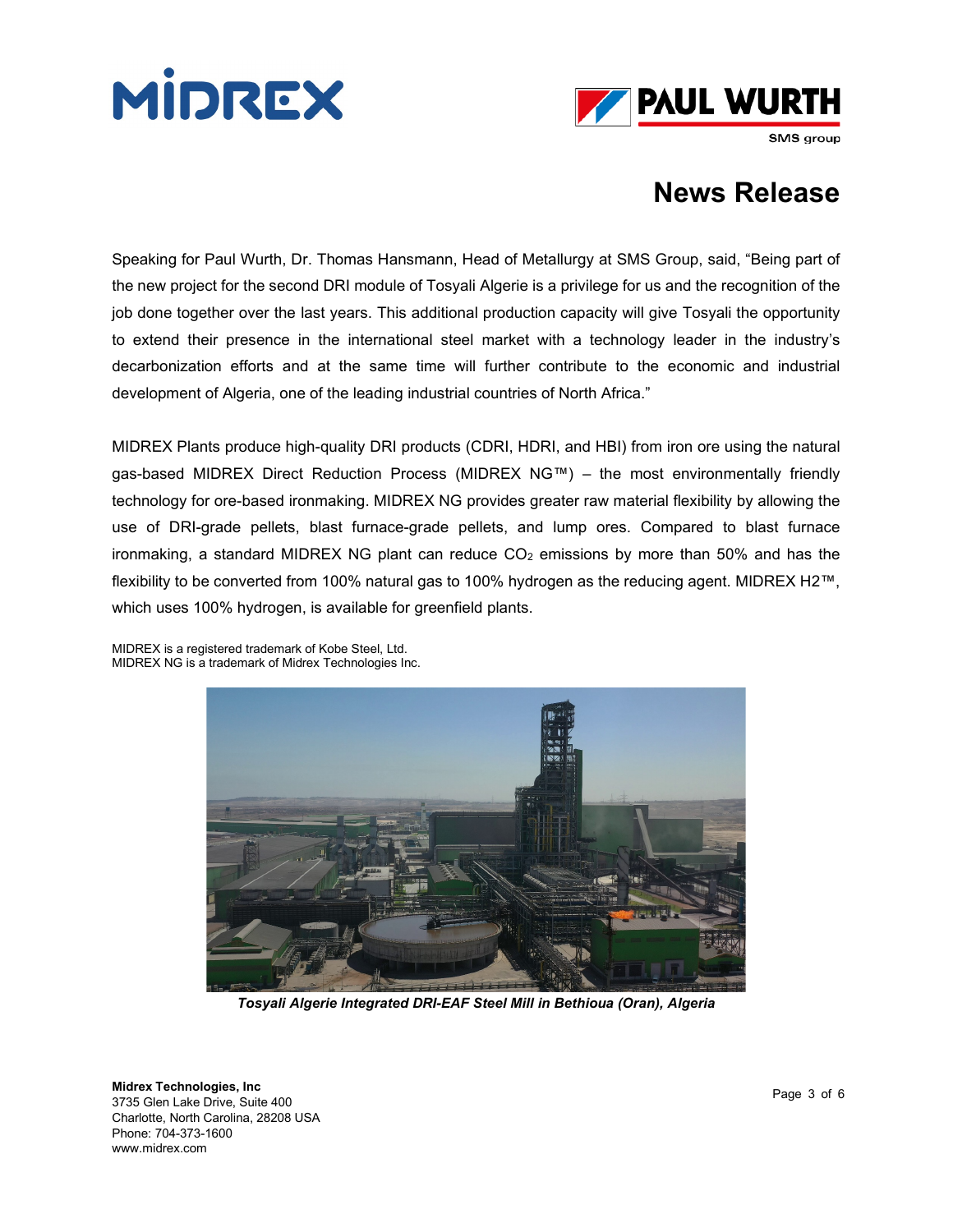



#### **About Tosyali Holding**

Tosyali Holding has created economic and social value for 70 years with nearly 30 facilities and approximately 15,000 employees on three continents. Tosyali is Turkey's global steel producer with an annual iron and steel production of nearly 6 million tons. According to data from the World Steel Producers Association, it ranked 82nd among the world steel producers in 2020. Standing out with its product variety in the iron and steel industry, Tosyali meets the needs of many industries, from automotive to white appliances, from energy to construction.

Tosyali Holding, which has significant investments abroad, has started investment in Angola and Senegal, following operations in Montenegro and Algeria. One of the largest industrial facilities in Algeria, "Tosyali Algerie," draws attention as being Turkey's largest industrial investment abroad. Reinforcing its global business capability with foreign partnerships, Tosyali has also been carrying out successful business partnerships with Japanese Toyo Kohan and US Harsco in Turkey for many years.

Tosyali Holding, which has made a significant investment in sustainability, technology, and innovation, aims to be one of the leading companies in green steel production and to reduce its carbon footprint by developing and using the leading technologies, such as the world's largest DRI (direct reduced iron) facility in Algeria and Quantum Furnace, which will be used for the first time in Turkey in its production facility in Sarıseki. Having international knowledge in the management and operation of industrial zones, Tosyali has port investment in Erzin, in addition to ongoing port operations in Iskenderun and Algeria. Tosyali Holding also continues its activities in the industrial zone management both in Turkey and in Africa.

For more information, you can visit [www.tosyaliholding.com.tr.](http://www.tosyaliholding.com.tr/)

#### **About Tosyali Algerie**

Tosyali Algeria, Algeria's biggest private investment and largest exporter, aside than hydro-carbon sectors, was built in the industrial city of Bethioua, in Oran, the country's second largest city. Tosyali Algerie also stands out as Turkey's largest industrial investment abroad.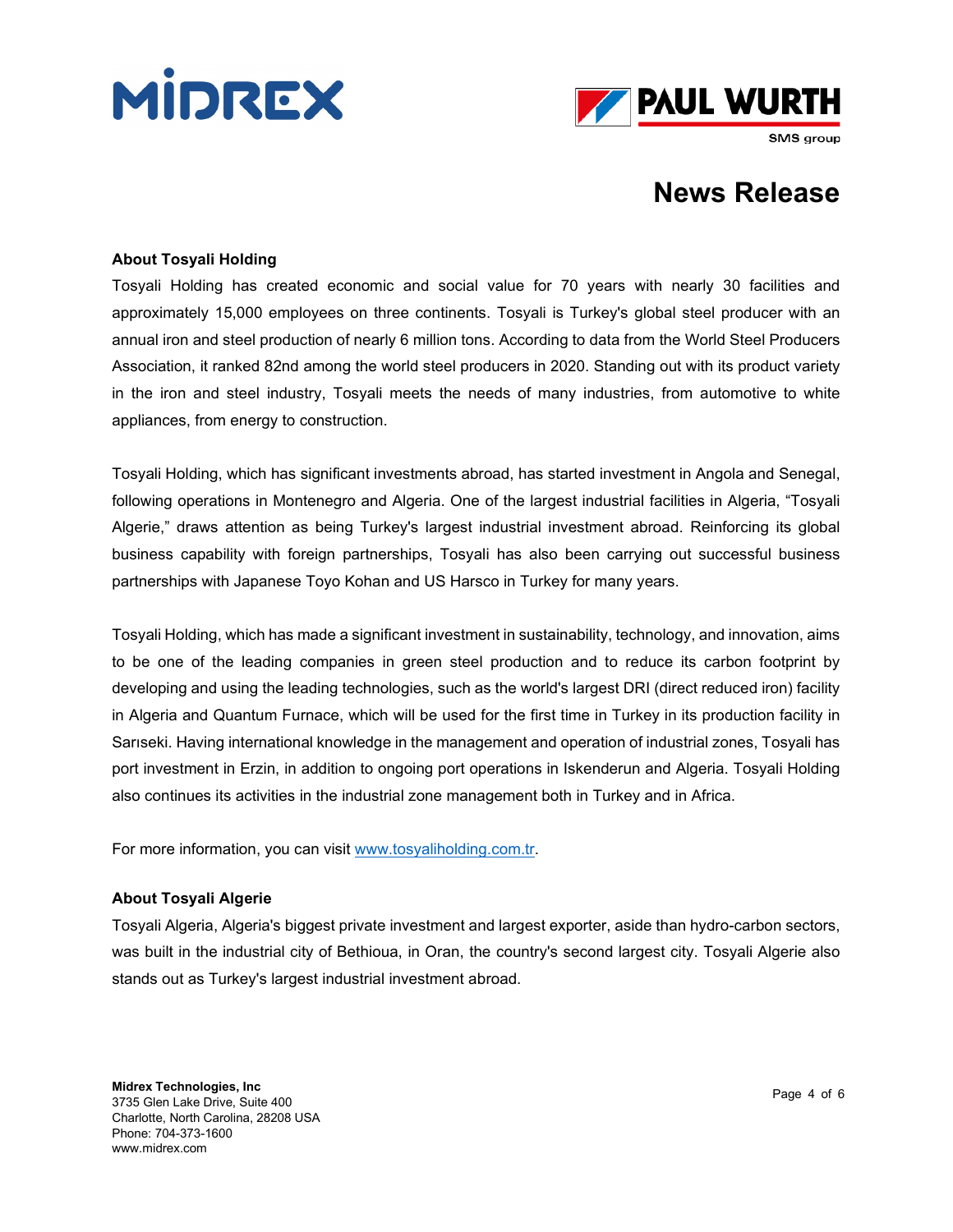



SMS group

## **News Release**

Established in 2007, Tosyali Algeria has become one of the leading integrated complexes not only in Africa but also in Europe in terms of high technology usage and the world's most efficient production in terms of energy.

Tosyali Algeria started to produce steel products by the second half of 2013. This production has made a significant contribution to decrease import to the country by meeting its construction needs. Today, Tosyali Algeria has become the continent's largest integrated facility that provides direct employment for nearly 3000 people, producing DRI, pellet, billet/bloom, coil/hank, reinforced bars, wire rod and spiral pipes for the construction sector, the transport of hydrocarbons, automobile industry and shipbuilding.

Moreover, Tosyali Algeria has been listed among the facilities that produce green and environmentally friendly steel in the world, thanks to its DRI-EAF technology. Tosyali Algeria, which has the world's largest direct reduced iron (DRI) production facility with an annual capacity of 2.5 million tons and the world's largest electric arc furnace (EAF) working with DRI. The Tosyali Algerie DRI plant broke the world record two years in a row by reaching a production figure of 2.23 million tons in 2020 and 2.28 million tons in 2021.

Tosyali Algeria, whose fourth stage investment is ongoing, will turn into an industrial facility with a flat and long product capacity of 8.5 million tons, of which 7.5 million tons will be from an integrated mining facility, when all stages are completed. In addition, Tosyali operates the largest port in the country, integrated with this facility, where even 200 thousand DWT vessels can dock. With this integrated business model, Tosyali Algerie presents a best practice not only for Algeria but also for other countries in Africa.

### **Midrex Technologies, Inc.**

Midrex is the world leader for direct reduction ironmaking technology and aftermarket solutions for the steel industry. As the technology provider of the MIDREX Process for 50-plus years, Midrex designs, builds and services direct reduced iron (DRI) plants. The MIDREX Process fits the need of steelmakers seeking a dependable and clean source of iron. Each year, MIDREX Plants produce more than 60% of the world's DRI in its three forms: cold DRI (CDRI), hot DRI (HDRI), and hot briquetted iron (HBI). The MIDREX Process is unsurpassed in the industry in terms of production and process flexibility. The company's headquarters